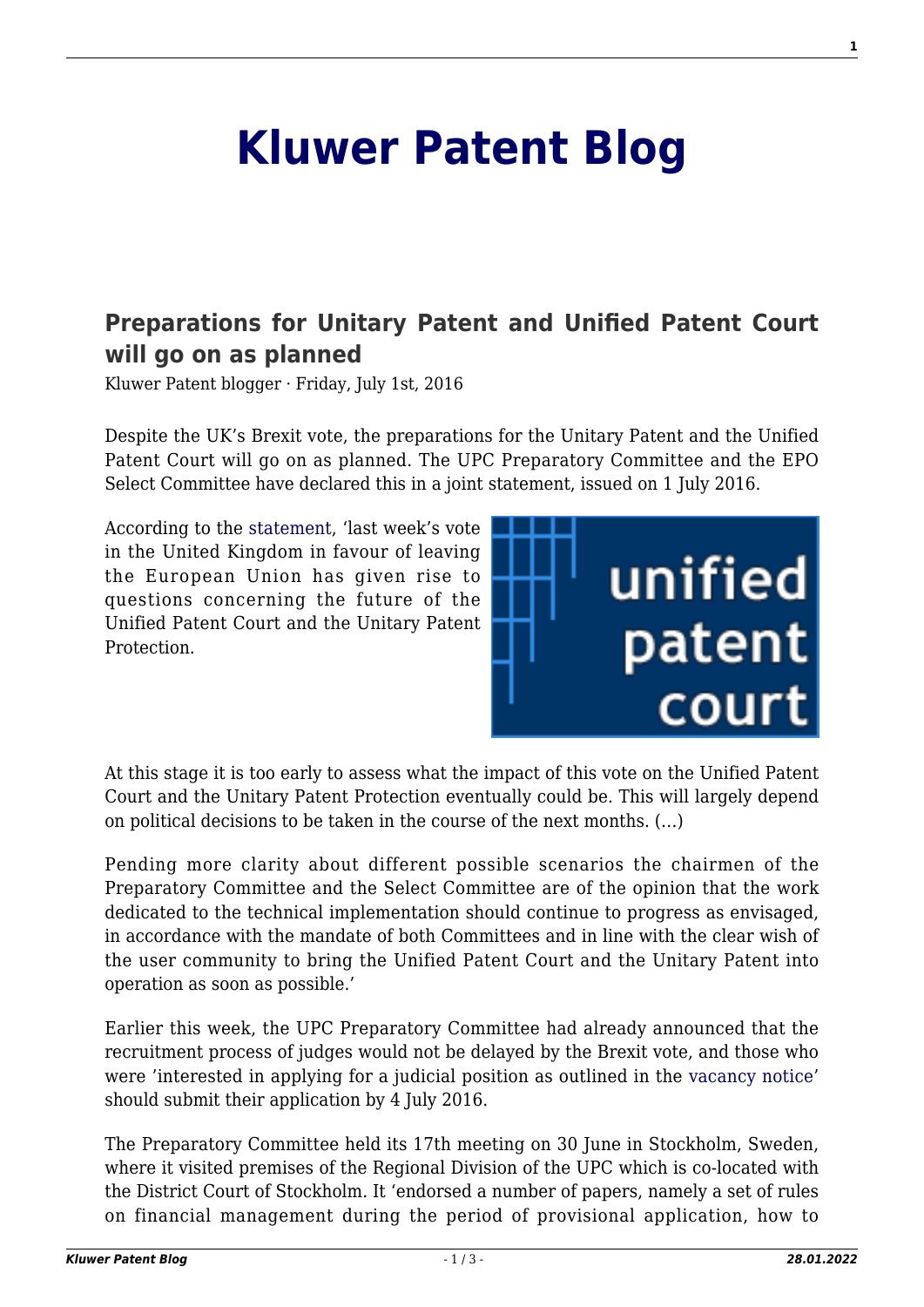structure the corporate functions, and regulations relating to judges and staff.' Apart from this, the Committee 'agreed on a set of consequential amendments to the [Rules](https://www.unified-patent-court.org/sites/default/files/rules_of_procedure_2016.06.pdf) [of Procedure](https://www.unified-patent-court.org/sites/default/files/rules_of_procedure_2016.06.pdf) following the previous agreement on the [court fees](https://www.unified-patent-court.org/sites/default/files/recoverable_costs_2016.06.pdf) and on a [Code of](https://www.unified-patent-court.org/sites/default/files/code_of_conduct_2016.06.pdf) [Conduct](https://www.unified-patent-court.org/sites/default/files/code_of_conduct_2016.06.pdf) for representatives who appear before the Court.'

On 29 June 2016, a [protocol on privileges and immunities](https://www.unified-patent-court.org/sites/default/files/ppi_final_ii_en_clean.pdf) to the UPC Agreement was signed by representatives of member states in the margins of a meeting in Brussels.

For regular updates on the Unitary Patent and the Unified Patent Court, subscribe to this blog and the free **[Kluwer IP Law Newsletter](http://genons.kluwerlawonline.com/public/subscription/KIPL/subscribe/)**.

*To make sure you do not miss out on regular updates from the Kluwer Patent Blog, please subscribe [here.](http://patentblog.kluweriplaw.com/newsletter)*

## **Kluwer IP Law**

The **2021 Future Ready Lawyer survey** showed that 81% of the law firms expect to view technology as an important investment in their future ability to thrive. With Kluwer IP Law you can navigate the increasingly global practice of IP law with specialized, local and cross-border information and tools from every preferred location. Are you, as an IP professional, ready for the future?

[Learn how](https://www.wolterskluwer.com/en/solutions/kluweriplaw?utm_source=patentblog&utm_medium=articleCTA&utm_campaign=article-banner) **[Kluwer IP Law](https://www.wolterskluwer.com/en/solutions/kluweriplaw?utm_source=patentblog&utm_medium=articleCTA&utm_campaign=article-banner)** [can support you.](https://www.wolterskluwer.com/en/solutions/kluweriplaw?utm_source=patentblog&utm_medium=articleCTA&utm_campaign=article-banner)